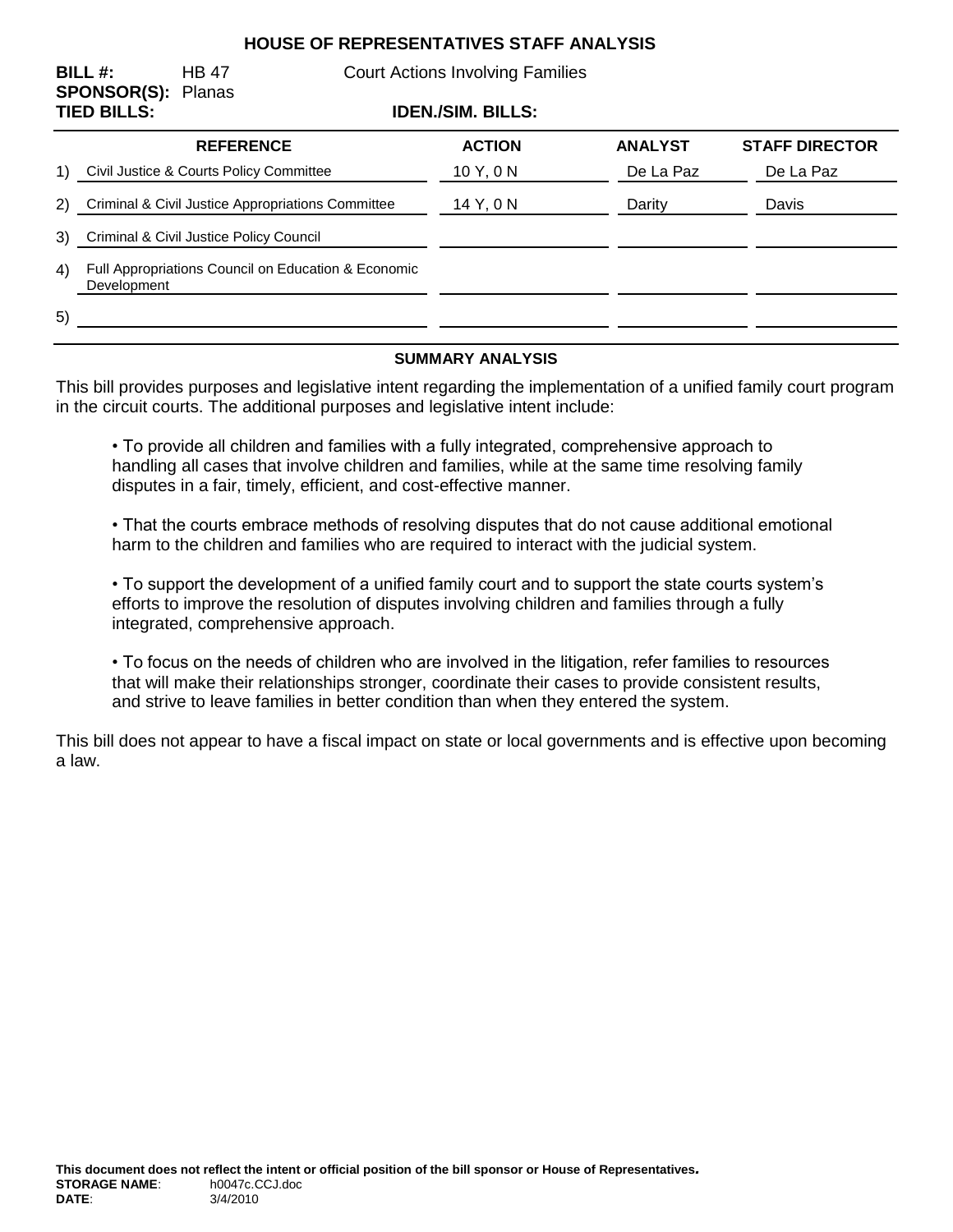## **HOUSE PRINCIPLES**

Members are encouraged to evaluate proposed legislation in light of the following guiding principles of the House of Representatives

- Balance the state budget.
- Create a legal and regulatory environment that fosters economic growth and job creation.  $\bullet$
- Lower the tax burden on families and businesses.
- Reverse or restrain the growth of government.
- Promote public safety.
- Promote educational accountability, excellence, and choice.
- Foster respect for the family and for innocent human life.
- Protect Florida's natural beauty.

#### **FULL ANALYSIS**

#### **I. SUBSTANTIVE ANALYSIS**

#### A. EFFECT OF PROPOSED CHANGES:

Currently, legal issues involving children and families are frequently addressed by different divisions of the court, particularly in larger judicial circuits. In many cases, the parties are appearing before a different judge in each proceeding. Therefore, it is possible that a judge may be unaware of previous or pending related legal matters involving the same children or family before the court. Unified family courts are intended to address this problem.

Florida's initiative for a unified family court began as a result of increasing demands being placed on the judicial system by the large volume of cases involving children and families. As the number of family court filings significantly increased, the Supreme Court noted that it must seek to improve productivity and conserve resources. Against this background, the Court created the Family Court Steering Committee in 1994 to, among other things, advise the Court about the circuits' responses to families in litigation and make recommendations on the characteristics of a model family court.

In 2005, the Legislature implemented recommendations by the Florida Supreme Court related to the operation of a unified family court system. These recommendations were to:

• Allow the court system to create a unique identifier to identify all court cases related to the same family.

• Provide that specified orders entered in dependency court take precedence over court orders entered in other civil proceedings.

• Provide that final orders and evidence admitted in dependency actions are admissible in evidence in subsequent civil proceedings under certain circumstances.

This bill provides additional purposes and legislative intent regarding the implementation of a unified family court program in the circuit courts. These additional purposes are added to chapter 39, F.S., pertaining to proceedings relating to children; chapter 61, F.S., pertaining to dissolution of marriage, support, and custody; chapter 63, F.S., pertaining to adoption; section 68.07, F.S., pertaining to name change; chapter 88, F.S., pertaining to the Uniform Interstate Family Support Act; chapter 741, F.S., pertaining to marriage and domestic violence; chapter 742, F.S., pertaining to determination of parentage; chapter 743, F.S., pertaining to disability of nonage of minors removed; chapter 984, F.S., pertaining to children and families in need of services; chapter 985, F.S., pertaining to the juvenile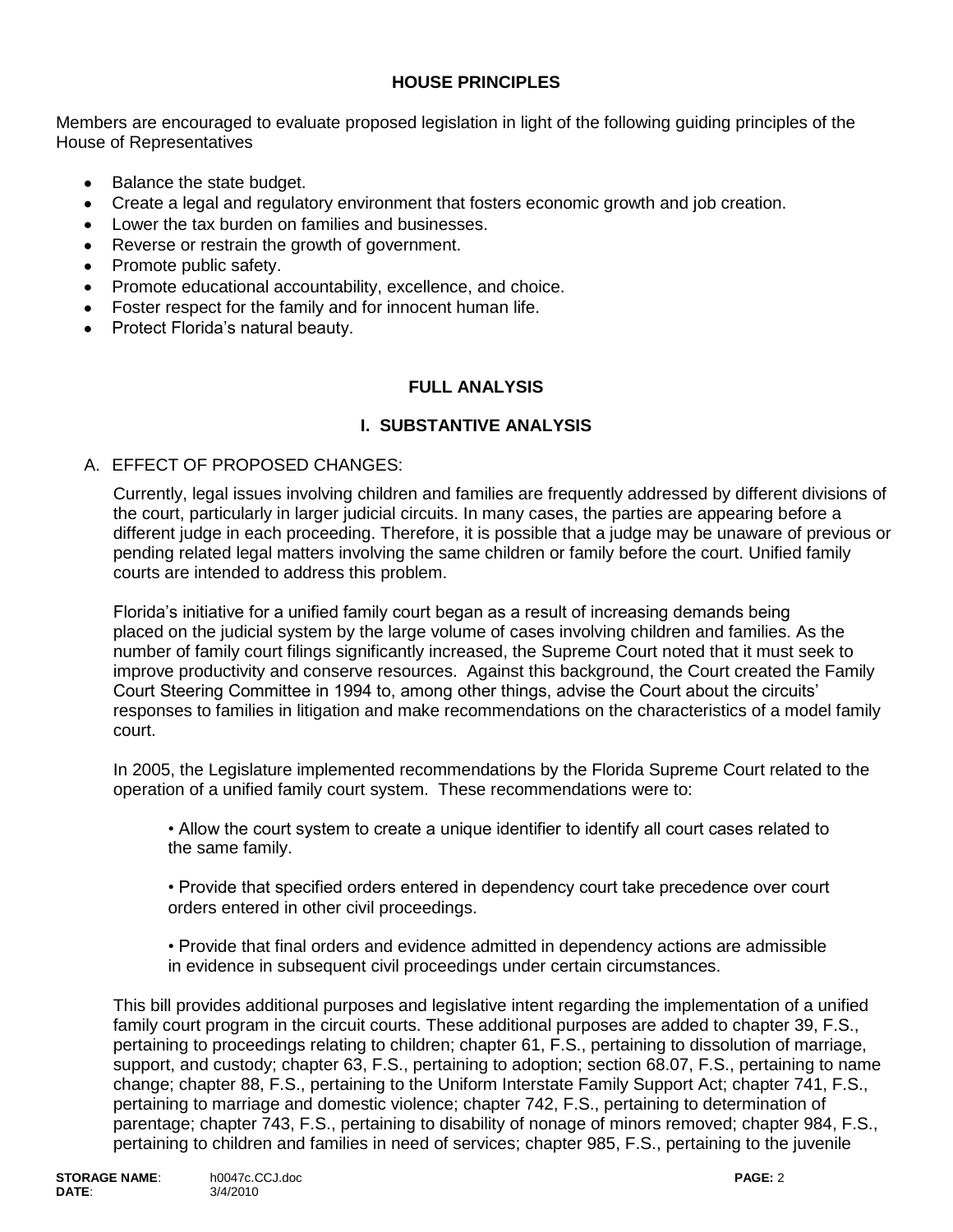justice system; and part II of chapter 1003, F.S., pertaining to school attendance. The additional purposes and legislative intent include:

• To provide all children and families with a fully integrated, comprehensive approach to handling all cases that involve children and families, while at the same time resolving family disputes in a fair, timely, efficient, and cost-effective manner.

• That the courts embrace methods of resolving disputes that do not cause additional emotional harm to the children and families who are required to interact with the judicial system.

• To support the development of a unified family court and to support the state courts system's efforts to improve the resolution of disputes involving children and families through a fully integrated, comprehensive approach.

• To focus on the needs of children who are involved in the litigation, refer families to resources that will make their relationships stronger, coordinate their cases to provide consistent results, and strive to leave families in better condition than when they entered the system.

#### B. SECTION DIRECTORY:

Section 1. amends s. 39.001, F.S., regarding the purposes of ch. 39, F.S.

Section 2. amends s. 61.001, F.S., regarding the purposes of ch. 61, F.S.

Section 3. amends s. 63.022, F.S., regarding legislative intent related to ch. 63, F.S.

Section 4. amends s. 68.07, F.S., regarding legislative intent related to petitions for a name change.

Section 5. creates s. 88.1041, F.S., regarding legislative intent applicable to ch. 88, F.S.

Section 6. amends s. 741.2902, F.S., regarding legislative intent applicable to the offense of domestic violence.

Section 7. creates s. 742.016, F.S., regarding legislative intent related to determination of parentage.

Section 8. creates s. 743.001, F.S., regarding legislative intent related to ch. 743, F.S.

Section 9. amends s. 984.01, F.S., regarding legislative intent related to ch. 984, F.S.

Section 10. amends s. 985.02, F.S., regarding legislative intent related to ch. 985, F.S. (juvenile justice system).

Section 11. creates s. 1003.201, F.S., regarding legislative intent related to ch. 1003, F.S.

Section 12. provides an effective date of upon becoming law.

#### **II. FISCAL ANALYSIS & ECONOMIC IMPACT STATEMENT**

#### A. FISCAL IMPACT ON STATE GOVERNMENT:

#### 1. Revenues:

None.